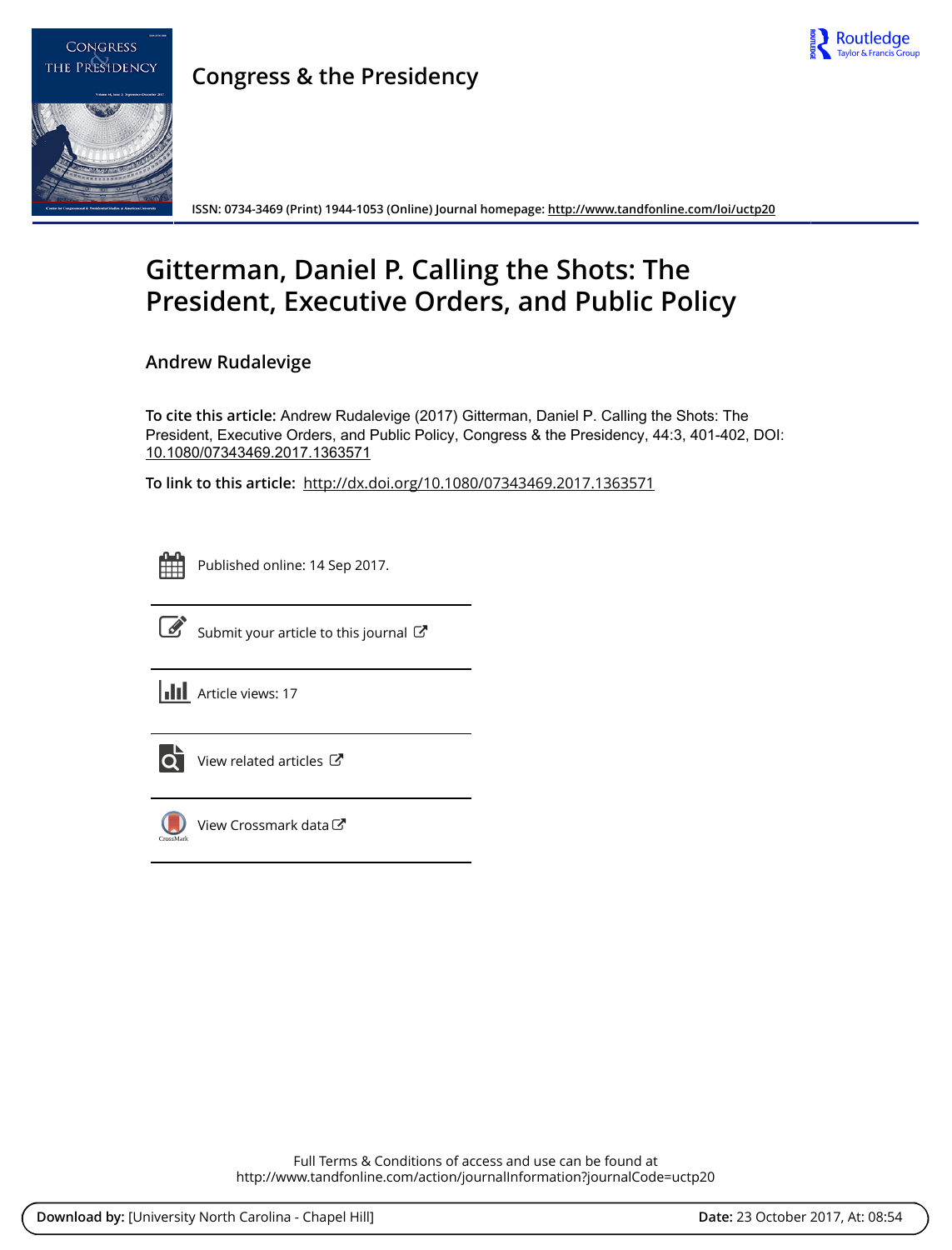Brien Hallett *University of Hawai'i*

Copyright © American University, Center for Congressional and Presidential Studies <https://doi.org/10.1080/07343469.2017.1363564>

Check for updates

## **References**

Clausewitz, Carl von. 1976. *On War*. Michael Howard and Peter Paret, eds. and trans. Princeton, NJ: Princeton University Press.

Howell, William G., and Jon C. Pevehouse. 2007. *While Dangers Gather: Congressional Checks on Presidential War Powers*. Princeton, NJ: Princeton University Press.

Gitterman, Daniel P. *Calling the Shots: The President, Executive Orders, and Public Policy*. Washington, DC: Brookings Institution Press, 2017. 288 pages. \$30 (softcover).

In*Calling the Shots*, author Daniel Gitterman says that the president "is the CEO of the largest and most powerful enterprise in the United States" (2). Music to the ears of our current president, perhaps—but Professor Gitterman is not referring to the Trump organization. Instead, the corner office in this book is oval.

The federal government is, indeed, a huge enterprise. More than 2.5 million civilians and 1.5 military personnel are on its payroll, comprising nearly three percent of the American workforce (13). Even this pales in comparison to the jobs it supports indirectly: a quarter of all U.S. workers are employed by firms who contract with the government, the world's largest buyer of goods and services to the tune of \$500 billion or so annually. (This figure does not include more than a trillion dollars each year spent on health care through employee health insurance, the Veterans Administration, Medicaid, Medicare, etc.) Professor Gitterman's basic argument is that this sheer size and scope bestows on the modern president a series of neo-Rossiterian (Rossiter 1956) titles: he is "purchaser-in-chief," "employer-inchief," and "payer-in-chief." That is, he contends, every president has the chance to leverage power over procurement and personnel to shape national policy well beyond the federal workforce, and every president does just that.

As in other areas of executive action, presidents have interpreted vagaries in statutory language in their own favor. For instance, the 1949 Federal Property and Administrative Services Act requires policies governing contracting with the private sector to be based on "economy, efficiency, or service," grounded not just in price but also in "other factors" (24). Through that generously elastic phrase, presidents have imposed conditions on contractors governing unionization, affirmative outreach to oft-excluded groups, minimum wages, workplace safety, matters of gender identity, and many "other factors." Such actions are hard to overturn in court—a 1994 Clinton order banning contractors from hiring replacement workers during strikes is an exception—and, more often than not, Congress has wound up formalizing presidential initiatives in statute. Indeed, prompting others to act, whether on Capitol Hill or in the private sector, is a key purpose of presidents' desire to be "first mover" here—along with the aim of gaining electoral or political advantage by delivering benefits to key constituencies.

In the book, Professor Gitterman makes a convincing case for presidential power in this specific arena. He traces the ways that successive administrations extended or adapted their predecessors' administrative actions—or sometimes reversed them, in the "ping pong of